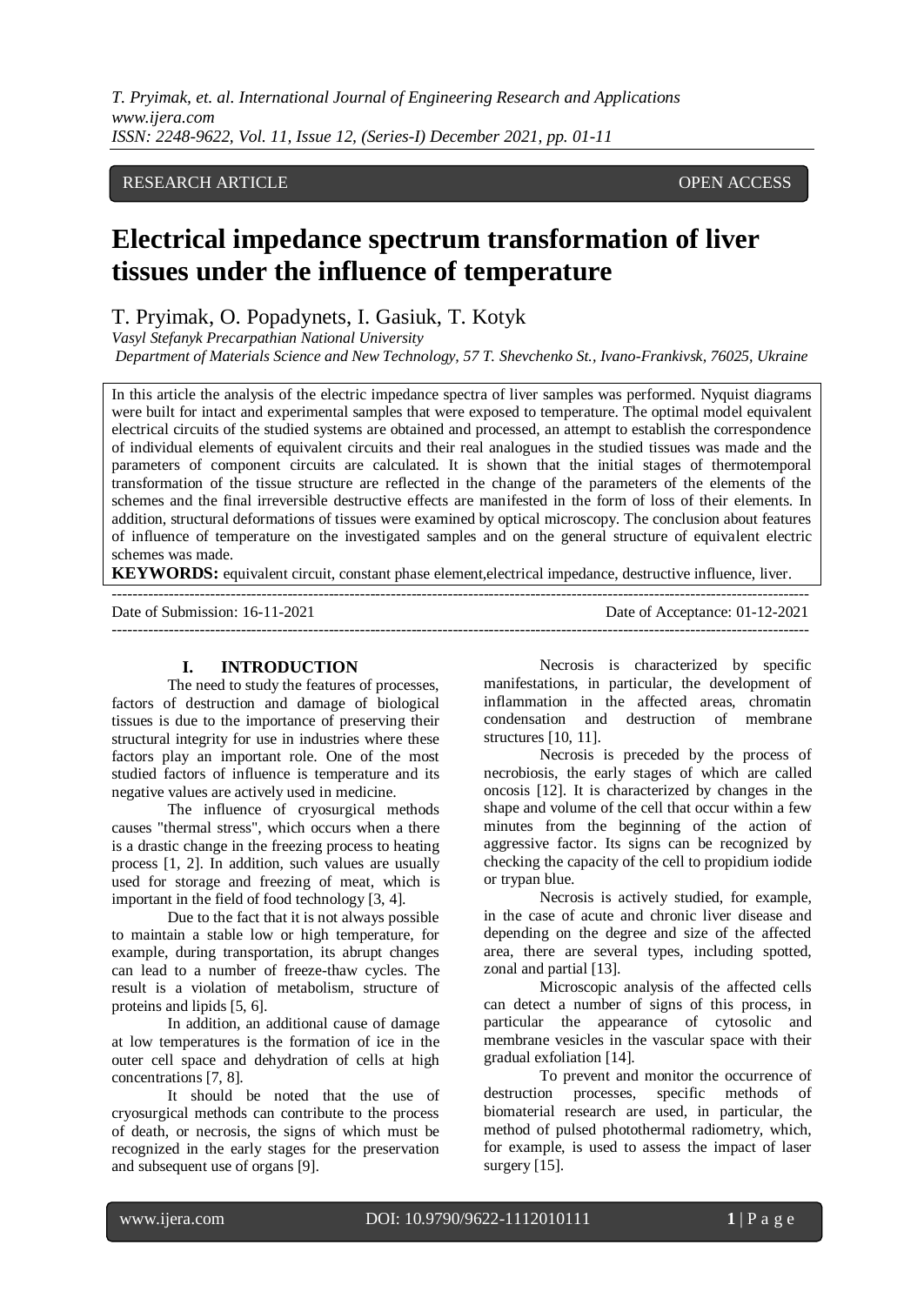In cryotherapy there are methods that allow to visualize the results of treatment: vibroacoustography [16], ultrasound monitoring [17] and electrical impedance tomography (EIT) [18].

One of the most well-known and promising non-destructive methods of control is electrical impedance spectroscopy (IC) [19], which allows to characterize the structural features of tissues based on their passive electrical properties and is the basis of EIT.

Impedance measurement involves the passage of alternating current through the object of study at a certain frequency which allows to obtain information about changes in volume to classify tissues based on their conductive and dielectric properties [20].

The essence of the method is to measure the frequency  $(w)$  dependence of the real  $(Z')$  and imaginary part  $(Z'')$  of the complex electrical impedance of the object to obtain a parametric frequency (w) dependence:  $Z'$  '(w) = f ( $Z'$  (w)) (Nyquist diagrams) and interpretation of the results obtained by constructing an electrical equivalent circuit and calculating the parameters of its components by various mathematical and software tools [21].

At present, experiments have been conducted using bioimpedance to assess the overall impact of low temperatures, thawing and freezing processes [22, 23], thermal damage [24, 25, 26] to study the characteristics of changes of impedance in tissue over time [27]. In the field of food technology, IP has been used to determine the freshness of meat when stored in ice [28]. Attempts have also been made to detect early signs of necrotic processes using cryosurgical methods [29].

Given that electrical equivalent models are not often used to measure the degree of damage of the studied material, the aim of the study was to show the results of changes of impedance in organ tissue under the influence of positive temperatures by creating appropriate equivalent schemes, explaining changes in their parameters and comparing results with optical microscopy.

### **II. MATERIALS AND METHODS**

The use of separate tissues for the experiment allowed to control the size of the samples according to the size of the cells used and contributed to more accurate measurement due to the uniformity of the temperature influence.

It was decided to select the pig liver as the object of measurement due to the availability of the material and the relative prevalence of its use. The samples obtained immediately after slaughter and were stored in a thermostat at a certain temperature.

The test cells were made of a 2 ml plastic syringe body. The ends of the cylindrical sample were in contact with the nickel mesh. Nickel conductors welded to the mesh served as a current collector. The structure of the experimental equivalent scheme is chosen similar to that given by us in the previous work [30].

Cylindrical samples, 1.2 cm high, weighing 1 - 1.5 g and 2 cm in diameter, were placed in a sealed thermostat 1/120 SPU under the influence of temperatures of 2  $\degree$  C, 8  $\degree$  C, 12  $\degree$  C, 25  $\degree$  C and 35  $\degree$ C for 2, 8 and 14 hours.

Impedance spectroscopy was performed using an AUTOLAB PGStat 30 spectrometer in the frequency range 0.01 Hz - 100 kHz. To reduce the influence of the amplitude values of the voltage of the measuring signal on the state of organic tissues the potential range was set to 0 - 5 mV.

Numerical processing of measurement results to determine the parameters of the elements of equivalent circuits was performed using software environments FRA-2, Origin and Z-View 2, respectively.

In order to demonstrate the effects of temperature exposure at the tissue and cell levels optical microscopy of experimental samples was performed in which the structure of equivalent models differed from the corresponding intact models.

For histological examination tissue samples were fixed in a 10% solution of neutral formalin which was replaced every 12 and 24 hours. After 14 days the material was transferred to paraffin blocks on a sled microtome where sections with a thickness of 5 μm were made followed then by staining with hematoxylin and eosin according to conventional methods. Trichrome Mason and Hart staining were used to identify collagen and elastic fibers, respectively.

The obtained histological sections were examined using a Micros Austria MC300 light microscope and a Sony ToupCam 5.1M UHCCD digital camera with a ToupTek Photonics AMA075 ToupView v.3 adapter.

## **III. RESULTS AND DISCUSSION**

The experimentally obtained Nyquist diagrams of the studied samples for different temperatures stored for 2, 8 and 14 hours are shown in Figures 2, 6 and 11. The frequency range of the obtained spectra is 0.01 Hz - 100 kHz. Z 'i -Z" are the real and imaginary components of the impedance, respectively. The tabs show the highfrequency parts of the spectra, the arrows indicate the directions of frequency increase.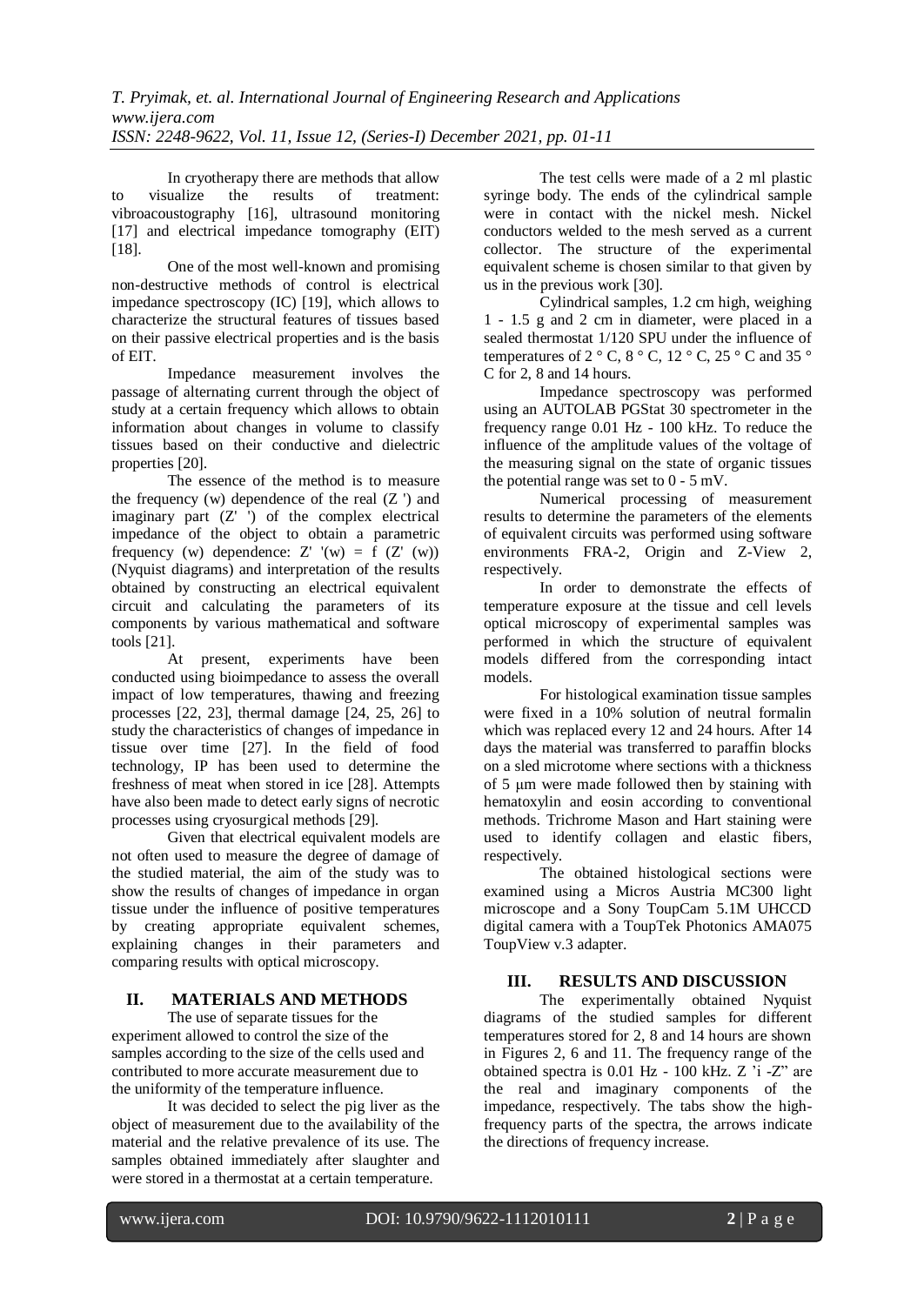

*ISSN: 2248-9622, Vol. 11, Issue 12, (Series-I) December 2021, pp. 01-11*

Fig. 1. impedance spectra of liver tissues stored at a)  $2^{\circ}$  C, b)  $8^{\circ}$  C, and c)  $12^{\circ}$  C.

Analysis of the above diagrams of Nyquist (Fig. 1) allowed to build the corresponding electrical equivalent circuits.



Fig. 2. electrical equivalent circuit of liver samples: intact sample, sample at 2 ° C, 8 ° C and 12 ° C for 2, 8 and 14 hours.

The values of the parameters of the components of these schemes are given in table 1. For comparison, all the following tables show the values of the parameters of the scheme of the intact sample. CPE and R- parameters of electrical equivalent circuits of samples under the influence of 2, 8 and 12 ° C, where R is the resistance and CPE-T is the constant phase element for which the intermediate elements between the active resistance are determined (at CPE-P = 0) or an ideal capacitor (CPE-P = 1). For CPE-P <1, the element is defined as a pseudocapacitor.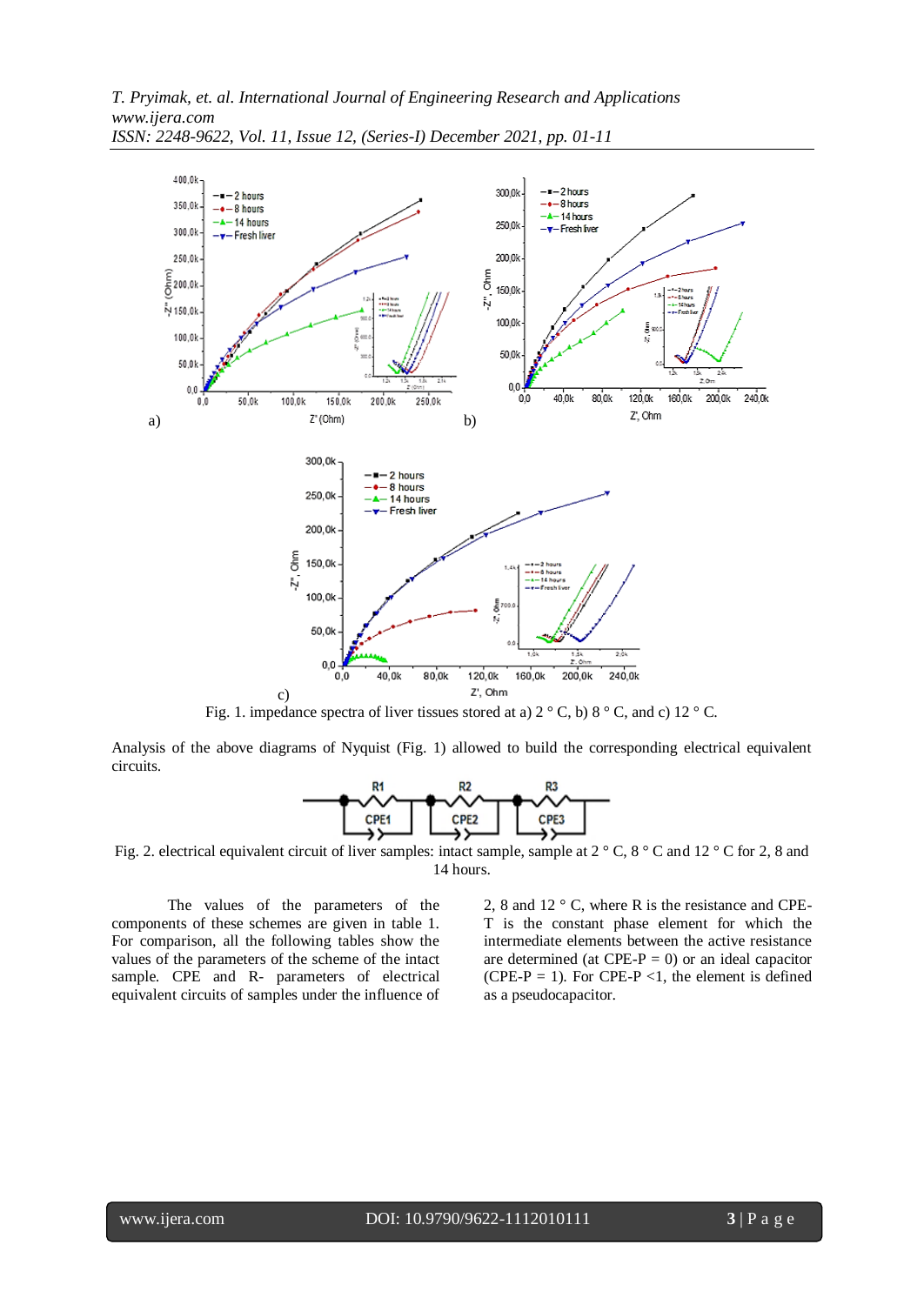| radic. T. Farameters of equivalent senemes $(115, 2)$ . |                |              |            |            |                 |            |            |                     |            |            |
|---------------------------------------------------------|----------------|--------------|------------|------------|-----------------|------------|------------|---------------------|------------|------------|
| Degrees                                                 | Time,<br>hours | CPE1-T,<br>F | $CPE1-P$   | R1,<br>Ohm | $CPE2-T$ ,<br>F | $CPE2-P$   | R2.<br>Ohm | <b>CPE3-T.</b><br>F | $CPE3-P$   | R3,<br>Ohm |
| 2                                                       | 2              | $2.6*10-s$   | $9.2*10-1$ | $9.4*102$  | $3.7*10-5$      | $7.1*10-1$ | $2.2*104$  | $1.5*10-s$          | $6.8*101$  | $1,5*10$   |
|                                                         | 8              | $2,7*10-5$   | $9,3*10-1$ | $8.9*105$  | $3,9*10-5$      | $7,1*10-1$ | $2,5*10+$  | $2,8*10-7$          | $4,7*10-1$ | $1,7*10$   |
|                                                         | 14             | $7,2*10-4$   | 1.3        | $7,4*10$   | $2,6*10-5$      | $7,7*10-1$ | $4.3*105$  | $3,8*10-s$          | $6,1*10-1$ | $1,4*10$   |
| 8                                                       | 2              | $2,8*10.5$   | $8,8*10-1$ | $9.9*105$  | $1.4*10-4$      | $7.2*10-1$ | $3.4*10^2$ | $5,1*10*$           | $6*10-1$   | $1,5*10$   |
|                                                         | 8              | $3*10-5$     | $9*10-1$   | $4,3*105$  | $1.3*10-4$      | $6.9*10-1$ | $6.1*10^2$ | $5.3*10-s$          | $6*10-1$   | $1,5*10$   |
|                                                         | 14             | $3,7*10-5$   | $1.8*10-5$ | $6.6*10^2$ | $3,7*10-5$      | $7,6*10-1$ | $3.6*105$  | $7.4*10-s$          | $6.3*10-1$ | $1,7*10$   |
| 12                                                      | 2              | $3.3*10-5$   | $8.7*10-1$ | $7*105$    | $1.3*10-4$      | $7.2*10-1$ | $1,1*10$   | $7.5*10-s$          | $5.7*10-1$ | $1,3*10$   |
|                                                         | 8              | $4.1*10-5$   | $8,3*10-1$ | $2*10s$    | $1,7*10+$       | $8.4*10-1$ | $2,6*10^2$ | $1*10-7$            | $5,5*10-1$ | $1,3*10$   |
|                                                         | 14             | $1.2*10-4$   | $7.2*10-1$ | $2.4*104$  | $7,7*10-s$      | $5,7*10-1$ | $1.2*103$  | $1*10-4$            | $9.9*10-1$ | $1,6*104$  |
| Intact sample                                           |                | $2.4*10-5$   | $8.6*10-1$ | $6.7*10$   | $1.4*10-4$      | $6.1*10-1$ | $6.3*102$  | $3*10-s$            | $6.4*10-1$ | $1.5*10*$  |

Table. 1. Parameters of equivalent schemes (Fig. 2).

The dynamics of changes in the parameters of the schemes (Table 1a) allows us to draw conclusions about the feasibility and effectiveness of the chosen method for a similar characteristic of the electrical properties of tissues. When storing the sample at  $2^{\circ}$  C, there are no significant differences in the values of the capacity of intact and experimental samples which is due to the expected low destructive effect of the selected temperature.

Minor, monotonic changes in the parameter can potentially be explained by passive changes in the electrolyte composition near the bilipid layer. In the case of CPE-P which conditionally reflects the permeability of the membrane a slight decrease in the parameter over time is observed in the case of CPE1-P and CPE2-P. However, the value of CPE1- P at 14 hours, indicates the incorrectness of the corresponding equivalent scheme. The R-parameter also does not show either a significant difference in values between groups of samples, except for R2, and a clear dynamics of changes over time.

A similar situation is observed at 8 ° C and 12 ° C. A slight decrease in capacity is observed in CPE3-T and, in part, in CPE1-T parameters. In the case of permeability and resistance, no significant differences between the experimental samples from the values of intact or changes over time are observed, both at 8 ° C and at 12 ° C.



Fig. 3. intact sample: a) 1 - hepatic plates, 2 - central vein, 3 - layers of loose connective tissue, 4 - blood vessels; sample at 8 ° C: b) 1 - hepatic plates, 2 - interparticle vein, 3 - layers of loose connective tissue, 4 interparticle artery, 5 - interparticle bile duct. Coloring: according to Hart. Coll .: x100.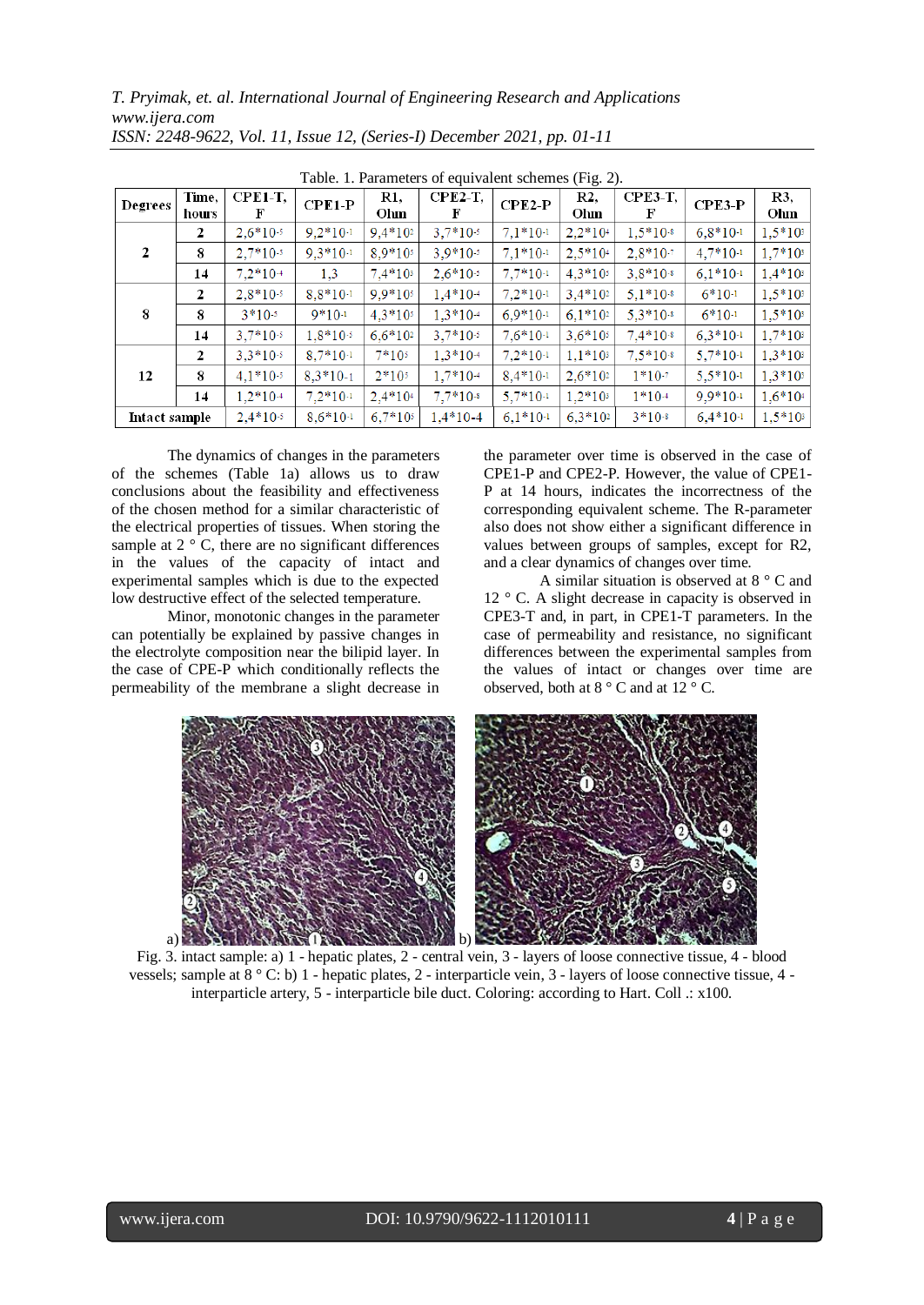

Fig. 4. sample at 8 ° C: 1 - hepatic plates, 2 - dinuclear hepatocytes, 3 - sinusoid, 4 - layers of loose connective tissue, 5 - lympho-histiocytic infiltrates. Staining: hematoxylin and eosin. Coll .: x200.

In light-optical examination in all fields of view there is a clear separation of particles due to well-developed interparticle connective tissue (Fig. 3 - 4) which identifies collagen and elastic fibers.

At the apex of the hepatic lobules, in the portal spaces, there are triads which include the interparticle arteries, veins and bile ducts. Arranged, arranged in rows, hepatocytes - hepatic plates which are radially directed to the central vein - are visualized in lobes. Due to this specificity of architecture in the hepatic lobe, the central, intermediate and peripheral zones are distinguished.

In the middle of a hepatic plate bilious tubules are visible, between plates there are sinusoids. Hepatocytes are polygonal in shape, often have two nuclei (Fig. 4). In general, there are no clear signs of any significant damage.



Fig. 5. transformation of the impedance spectra of liver tissues at a temperature of 25° C.

The structure of the developed electrical equivalent circuit is identical to the circuit shown in Fig. 2.

| <b>Degrees</b> | Time.<br>hours | CPE1-T,       | $CPE1-P$      | R1.<br>Ohm   | $CPE2-T$      | $\mathbf{CPE2-P}$ | R2.<br>Ohm   | <b>CPE3-T,</b> | $CPE3-P$      | R3,<br>Ohm |
|----------------|----------------|---------------|---------------|--------------|---------------|-------------------|--------------|----------------|---------------|------------|
| 25             |                | $2.5*10^{-5}$ | $8.7*10^{-1}$ | 1*106        | $1,3*10^{-4}$ | $6.1*10^{-1}$     | $2.4*10^3$   | $4,8*10-8$     | $6.2*10^{-1}$ | $1,1*10^3$ |
|                |                | $4.5*10^{-5}$ | $8.3*10^{-1}$ | $3.2*10^5$   | $5.3*10^{-5}$ | $6.8*10^{-1}$     | $2.9*10^{2}$ | $6*10-9$       | $6.2*10^{-1}$ | $3.6*10^3$ |
|                | 14             | $1.4*10^{-4}$ | $5.8*10^{-1}$ | $9*104$      | $2.9*10^{-4}$ | $9.8*10^{-1}$     | $7.1*10^3$   | $1.9*10-10$    | $9.4*10^{-1}$ | $6.3*102$  |
| Intact sample  |                | $2.4*10^{-5}$ | $8.6*10^{-1}$ | $6.7*10^{5}$ | $1,35*10-4$   | $6,1*10^{-1}$     | $6,3*10^2$   | $3*10-8$       | $6.4*10^{-1}$ | $1,5*10^3$ |

Tab. 2. CPE and R-parameters of electrical equivalent circuits of samples under the influence of 25<sup>°</sup>C.

The effect of 25 ° C shows a significantly different parameter of CPE1-T experimental and intact samples and a slight decrease in CPE2-P, CPE3-P and R1, R3 parameters over time, respectively.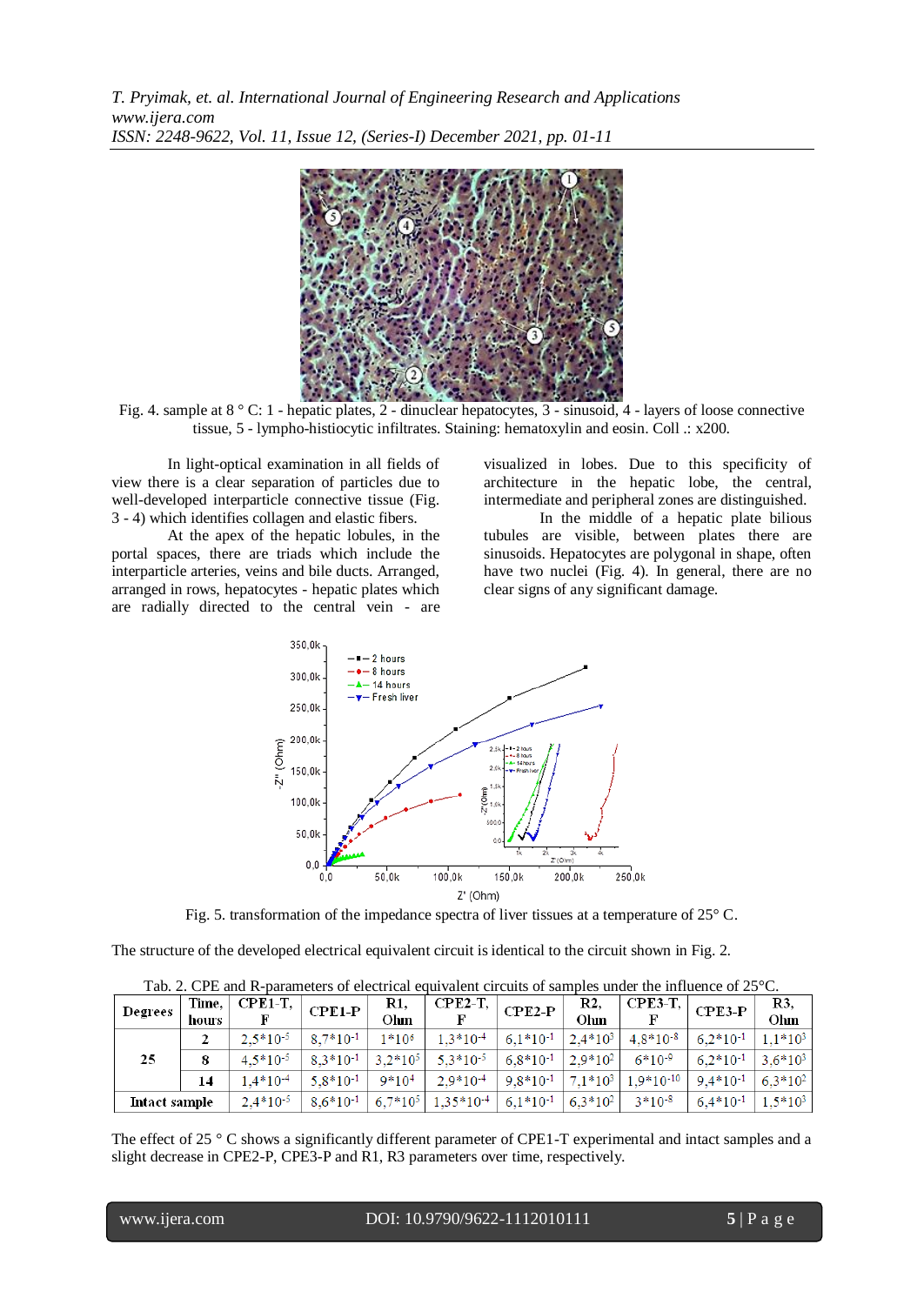

Fig. 6.a) 1 - hepatic plates, 2 - interlobular vein, 3 - dilated sinusoids, 4 - compacted layers of loose connective tissue, 5 - damaged areas of interparticle connective tissue layers, 6 - peripheral edema; b) 1 - disorganized liver plates, 2 - destruction of the peripheral zone of the lobe. Coloring: according to Hart. Coll .: x100.



Fig. 7.a) 1 - hepatic plates, 2 - two nuclear hepatocytes, 3 - layers of loose connective tissue, 4 - lymphoplasmacytic infiltrates, 5 - sinusoids, 6 - interparticle bile duct, 7 - edema of the peripheral zone of the lobe; b) 1 - hepatic plates, 2 - interparticle artery, 3 - interparticle vein with stasis, 4 - interparticle bile duct, 5 - layers of loose connective tissue, 6 - lympho-plasmacytic infiltrates, 7 - sinusoids. Staining: hematoxylin and eosin. Coll .: x200.



Fig. 8.1 - hepatic plates, 2 - sinusoids, 3 - interparticle artery, 4 - fluffy, swollen areas of interparticle connective tissue layers. Staining: hematoxylin and eosin. Coll .: x200.

The results of microscopy ofthe corresponding samples show the preserved lobular

l

www.ijera.com DOI: 10.9790/9622-1112010111 **6** | P a g e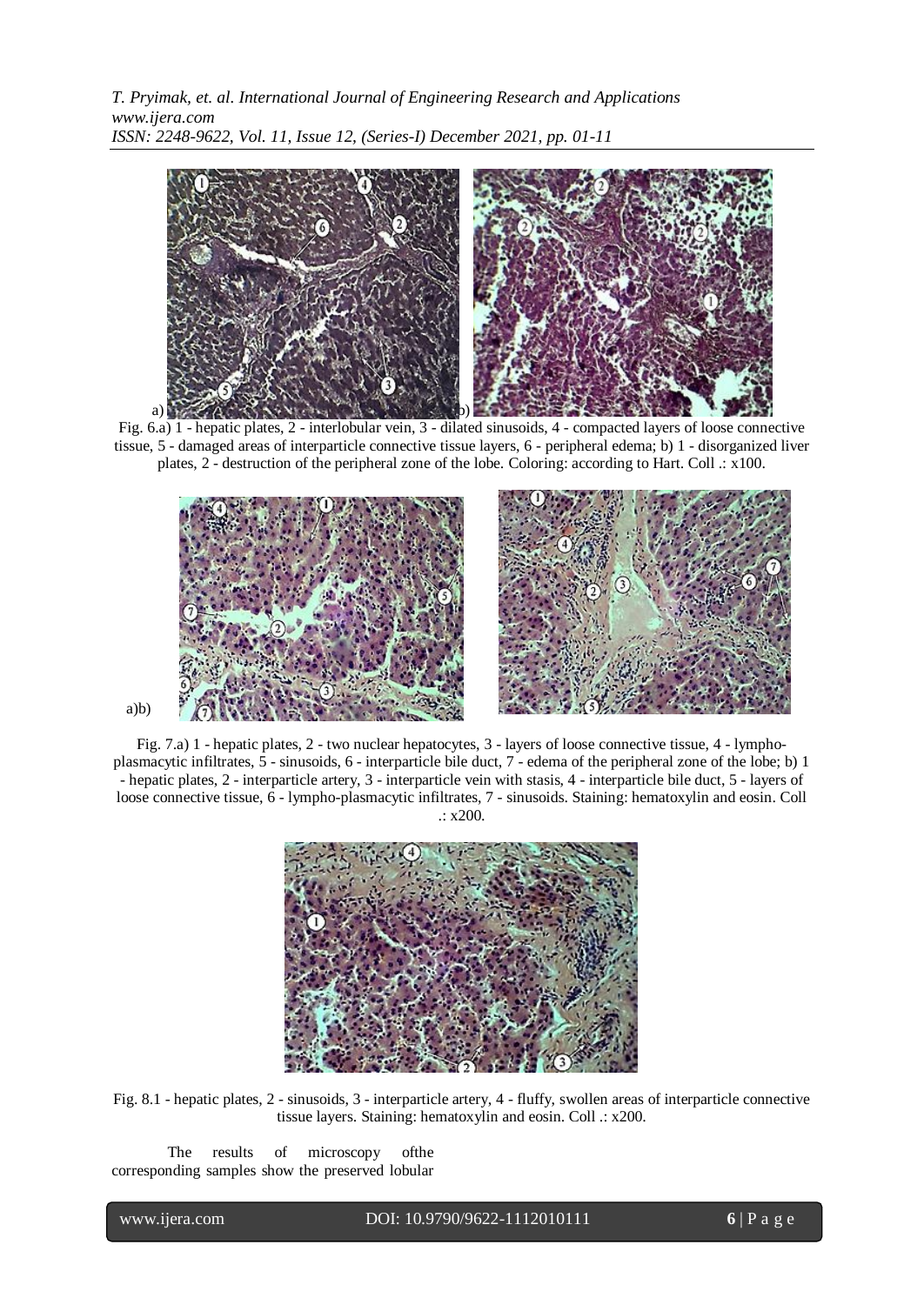principle of structure, however, structural changes are revealed both in the connective tissue skeleton and in the parenchymal component (Figs. 6 - 8).

In some areas there are visible seals of interparticle connective tissue (Fig. 8), as well as edema, fibrosis and local destruction. Blood stasis, dilation and plethora of sinusoids are observed in the interparticle veins (Fig. 6b).

Violations of intercellular contacts are found in peripheral zones, as a result, there is a noticeable disorganization of hepatic plates (Fig. 6). The contours of hepatocytes are blurred, lympho-plasmacytic infiltrates are common (Fig. 7b).



Fig. 9. impedance spectra of liver tissues at a temperature of 35  $\degree$  C.

Analysis of Nyquist diagrams (Fig. 9) for a storage temperature of 35  $\degree$  C allowed to build the corresponding electrical equivalent circuits (Fig. 10).



Fig. 10. electrical equivalent circuits of liver samples for spectra of samples at a temperature of 35 ° C for a) - 2, b) - 8 and c) - 14 hours.

Significant thermal tissue damage which has been shown to occur at temperatures close to 37 ° C and above is visually reflected by the formation of edema and blisters, increased intercellular space and general disorganization of liver plates according to the results of optical microscopy described below.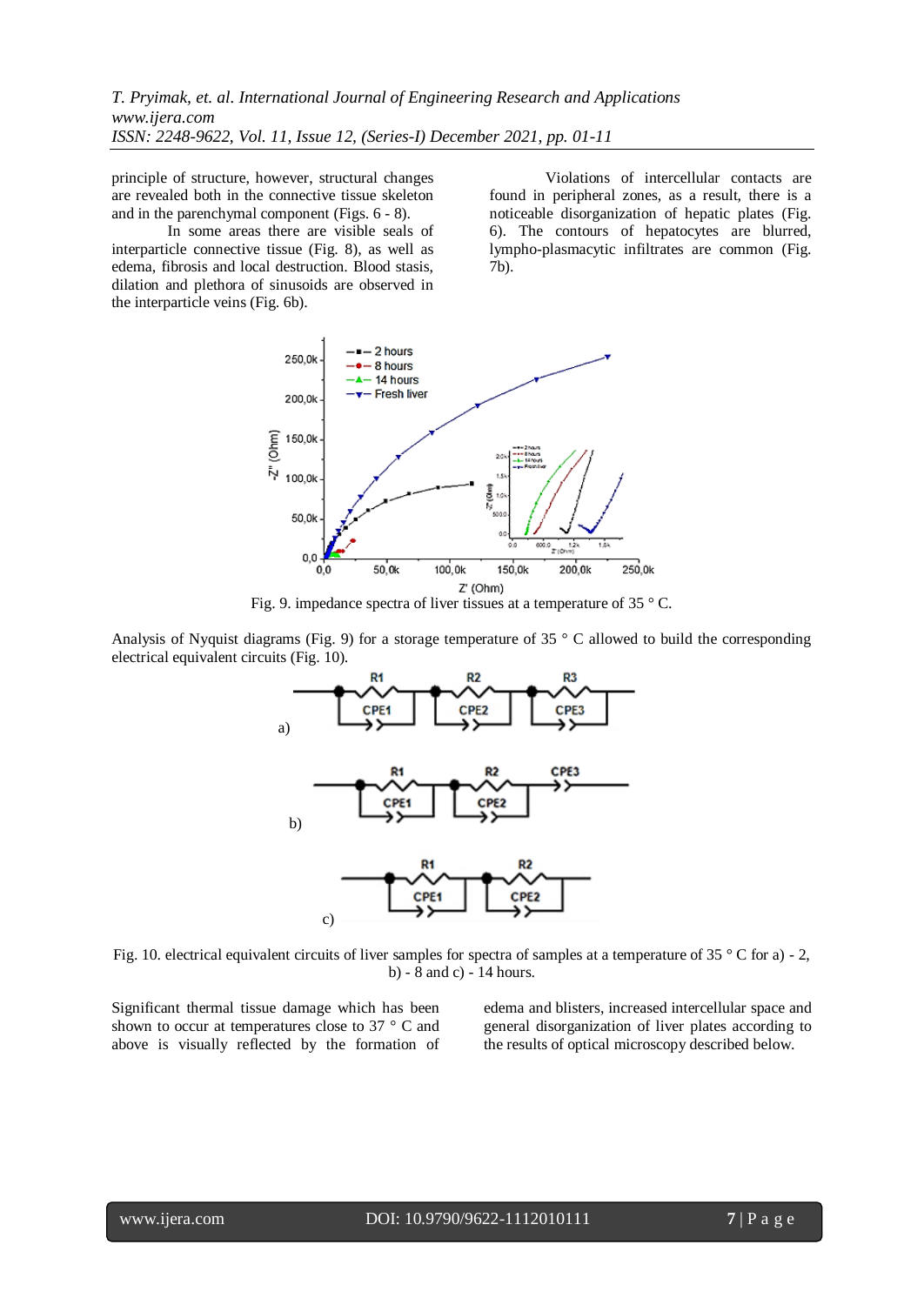| Tab. 3. Parameters of electrical equivalent circuits of samples under the influence of 35 $^{\circ}$ C. |                |               |               |              |             |               |                       |                |               |            |
|---------------------------------------------------------------------------------------------------------|----------------|---------------|---------------|--------------|-------------|---------------|-----------------------|----------------|---------------|------------|
| <b>Degrees</b>                                                                                          | Time,<br>hours | $CPE1-T$ ,    | $CPE1-P$      | R1,<br>Ohm   | $CPE2-T$ ,  | $CPE2-P$      | R <sub>2</sub><br>Ohm | <b>CPE3-T,</b> | $CPE3-P$      | R3,<br>Ohm |
| 35                                                                                                      |                | $7.3*10^{-5}$ | $9.3*10-1$    | $2.6*101$    | $3*10-8$    | $6.6*10^{-1}$ | $1.1*103$             | $4.6*10^{-5}$  | $8.7*10^{-1}$ | $2.3*105$  |
|                                                                                                         | 8              | $3*10-8$      | $5.5*10-1$    | $4.3*102$    | $1.8*10-4$  | $9.8*10-1$    | $4.7*10^3$            | $2.4*10-4$     | $6.4*10^{-1}$ |            |
|                                                                                                         | 14             | $2.3*10-7$    | $4*10-1$      | $2.5*102$    | $2.7*10-4$  | $8.6*10^{-1}$ | $1.2*104$             |                |               |            |
| Intactsample                                                                                            |                | $2.4*10^{-5}$ | $8.6*10^{-1}$ | $6.7*10^{5}$ | $1.35*10-4$ | $6.1*10-1$    | $6.3*102$             | $3*10-8$       | $6.4*10^{-1}$ | $1.5*10^3$ |

Tab. 3. Parameters of electrical equivalent circuits of samples under the influence of 35 ° C.

At the cellular level such processes are accompanied by destruction of the cytoskeleton and, as a consequence, the plasma membrane [31, 32]. As a result, the amount of free electrolytes increases due to the leakage of intracellular ions into the extracellular space and the volume of extracellular fluid which can potentially cause a decrease in the values of capacitive elements of experimental samples, in particular at 35 $\degree$  C (Table 3), increasing the conductivity and correspondingly decreasing the modulus of impedance that correlates with the temperature value. [33, 34]

In addition, the decrease in capacity may be due to a decrease in the permeability of the plasma membrane and, as a consequence, the number of mobile ions. This could potentially be accompanied by an increase in the CPE-P parameter observed in the CPE-P1 values. One of the reasons for the decrease in the permeability of the membrane may be its complete structural destruction under the influence of temperature which is probably reflected in the absence of both CPE-P3 and capacity.



Fig. 11. a) 1 - disorganized liver plates, 2 - compacted areas of interparticle connective tissue layers; b) 1 disorganized liver plates, 2 - compacted areas of interparticle connective tissue layers, 3 - interparticle artery, 4 interparticle vein, 5 - edema. Color: trichrome according to Mason. Coll .: x100.



Fig. 12. a) 1 - disorganized hepatic plates, 2 - compacted areas of interparticle connective tissue layers, 3 lympho-plasmacytic infiltrates, 4 - interparticle bile duct; b) 1 - disorganized liver plates, 2 - compacted areas of interparticle connective tissue layers, 3 - lympho-plasmacytic infiltrates, 4 - edema. Staining: hematoxylin and eosin. Coll.: x200.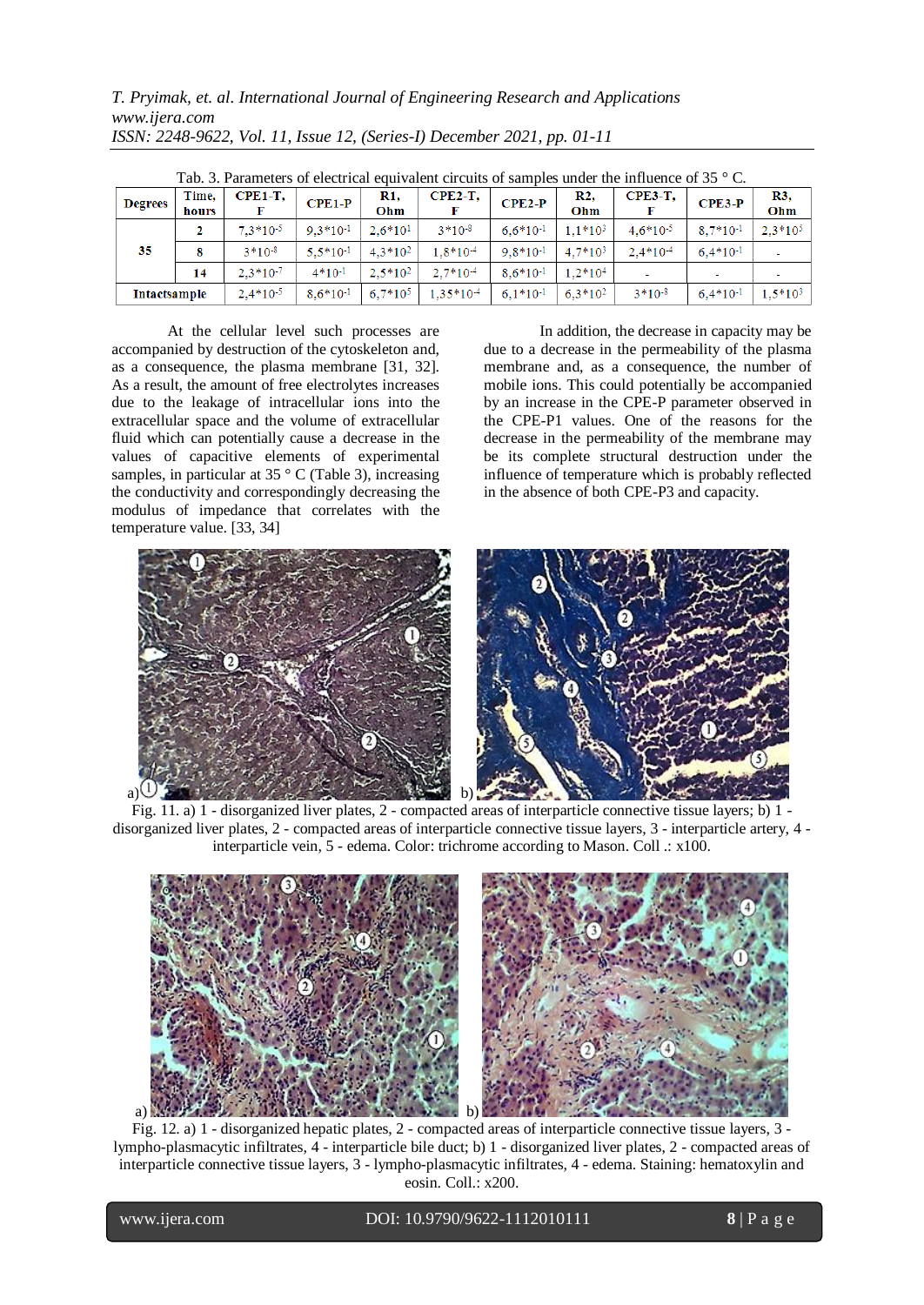The results of microscopy of the corresponding samples show more pronounced edematous-dystrophic changes and disorganization of the liver plates than in previous cases (Fig. 11 - 12).

There are noticeable seals and deformations in the stroma, elastic fibers are thinned (Fig. 11a) and there are noticeable loci with swollen collagen fibers and edematous changes in the portal spaces and in the wall of the components of the liver triad (Fig. 11b).

It is worth noting the stasis in the sinusoids of the intermediate zone of the lobe (Fig. 13a) and the loss of radial architecture (Fig. 11, 12). Weak eosinophilia of the cytoplasm of hepatocytes and lympho-plasmacytic infiltration are also observed (Fig. 12).

#### **IV. CONCLUSIONS**

The gradual increase in temperature and time of its influence contributes to the destruction of tissues due to the caused necrosis which is manifested by the corresponding changes in the structure of the equivalent electrical circuit of the studied samples. The critical value at which such processes occur among the studied temperatures are temperatures close to 35 ° C. Potential causes are membrane destruction and mixing of extracellular and intracellular contents which is reflected in the disappearance of the relevant components of the model, in particular CPE3 and R3.

Temporal changes of thermostabilized samples are manifested primarily by changes in the parameters of the circuits of the impedance sample, in the future, for higher temperatures, the transformation of a directly equivalent circuit.

Thus, the analysis of experimental spectra of electrical impedance can serve as a sufficiently informative tool for expressive analysis of the degree of destruction of liver tissues.

#### **REFERENCES**

- [1]. Yu, T., Liu, J., & Zhou, Y. EVIDENCES OF THERMAL STRESS WAVE INDUCED IN DEEPLY FROZEN BIOMATERIALS BY A STRONG AND INSTANTANEOUS HEATING. Journal of Thermal Stresses, 27, 2004, 1089 - 1100.
- [2]. Purschke M, Laubach HJ, Anderson RR, Manstein D. Thermal injury causes DNA damage and lethality in unheated surrounding cells: active thermal bystander effect. J Invest Dermatol. 2010 Jan;130(1):86-92. DOI: 10.1038/jid.2009.205.
- [3]. Wazir H, Chay SY, Zarei M, et al. Effects of Storage Time and Temperature on Lipid Oxidation and Protein Co-Oxidation of Low-

Moisture Shredded Meat Products. Antioxidants (Basel). 2019;8(10):486. Published 2019 Oct 16. DOI:10.3390/antiox8100486.

- [4]. Soyer Ayla, Özalp Berna, Dalmış Ülkü, Bilgin Volkan. Effects of freezing temperature and duration of frozen storage on lipid and protein oxidation in chicken meat Food Chemistry. 2010 Jun;120(4):1025-1030. DOI: 10.1016/j.foodchem.2009.11.042.
- [5]. Ji X, Wang M, Li L, Chen F, Zhang Y, Li Q, Zhou J. The Impact of Repeated Freeze-Thaw Cycles on the Quality of Biomolecules in Four Different Tissues. Biopreserv Biobank. 2017 Oct;15(5):475-483. DOI: 10.1089/bio.2017.0064.
- [6]. Guntur SR, Lee KI, Paeng DG, Coleman AJ, Choi MJ. Temperature-dependent thermal properties of ex vivo liver undergoing thermal ablation. Ultrasound Med Biol. 2013 Oct;39(10):1771-84.DOI: 10.1016/j.ultrasmedbio.2013.04.014. Epub 2013 Aug 9.
- [7]. Han B, Bischof JC. Direct cell injury associated with eutectic crystallization during freezing. Cryobiology. 2004;48(1):8– 21.DOI:10.1016/j.cryobiol.2003.11.002
- [8]. Gage AA. Correlation of electrical impedance and temperature in tissue during freezing. Cryobiology. 1979;16(1):56–62. DOI:10.1016/0011-2240(79)90010-5.
- [9]. Gage AA, Baust J. Mechanisms of tissue injury in cryosurgery. Cryobiology. 1998; 37(3):171–186. DOI: 10.1006/cryo.1998.2115.
- [10]. Biochemical mechanisms of apoptosis: a textbook / LI Ostapchenko, TV Sinelnik, TV Rybalchenko, VK Rybalchenko. - Kyiv: Publishing and Printing Center "Kyiv University", 2018. - 310 p. - ISBN 978-966- 439-302-4: B.c.
- [11]. Golstein P, Kroemer G. Cell death by necrosis: towards a molecular definition. Trends Biochem Sci. 2007;32(1):37‐43. DOI: 10.1016/j.tibs.2006.11.001.
- [12]. P, Buja LM. Oncosis: an important nonapoptotic mode of cell death. Exp Mol Pathol. 2012;93(3):302-308. DOI:10.1016/j.yexmp.2012.09.018.
- [13]. Krishna, M. (2017), Patterns of necrosis in liver disease. Clinical Liver Disease, 10: 53- 56. DO[I:10.1002/cld.653.](https://doi.org/10.1002/cld.653)
- [14]. Trump BF, Berezesky IK, Chang SH, Phelps PC. The pathways of cell death: oncosis, apoptosis, and necrosis. Toxicol Pathol. 1997;25(1):82‐88. DOI: 10.1177/019262339 702500116.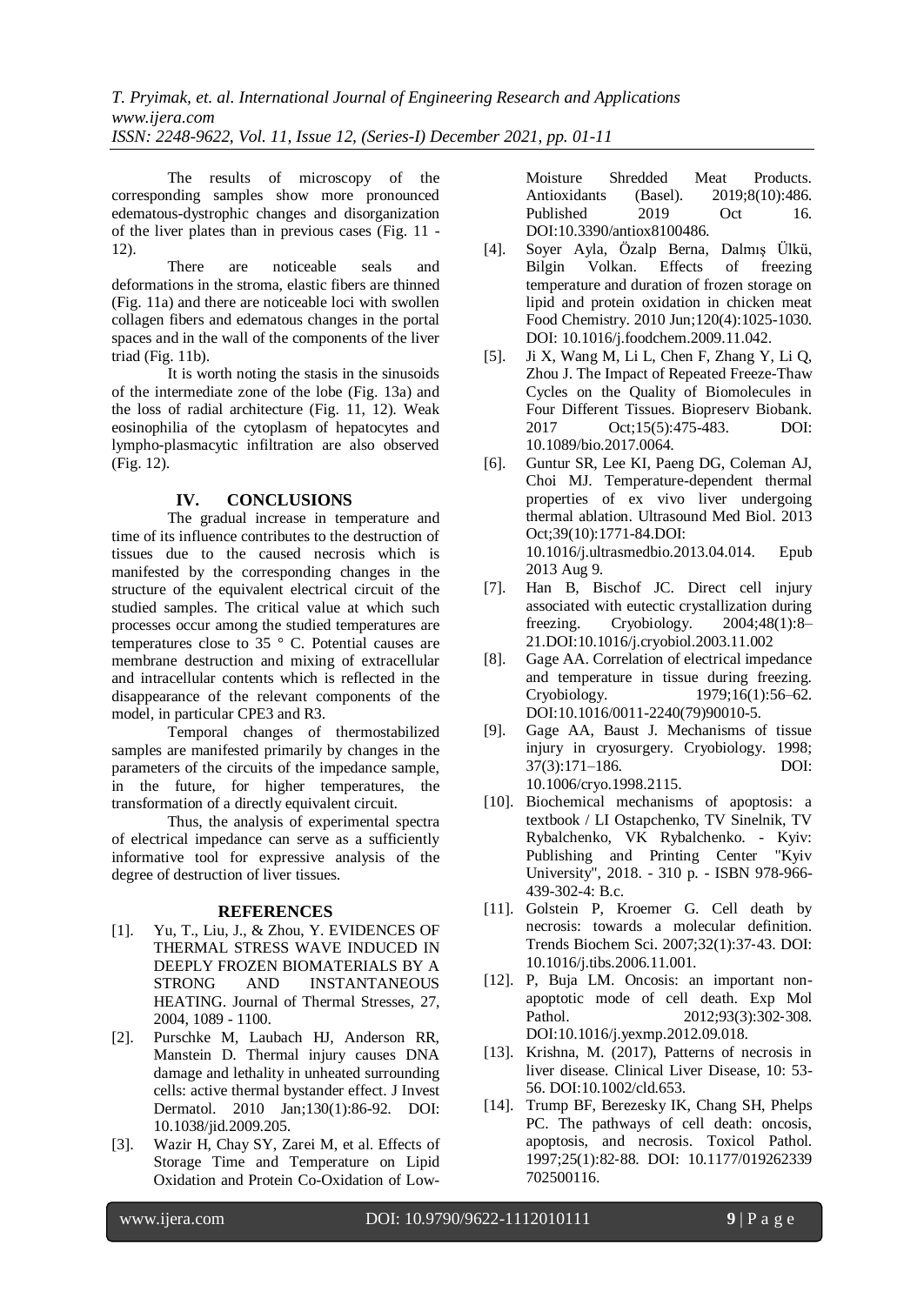- [15]. Chebotareva, Galina & Zubov, Boris & Nikitin, Alexander & Nikiforov, Sergey & Chebotarev, Andrey. (1996). Pulsed photothermal radiometry of surgical laser-<br>tissue interaction. Proc SPIE. 5tissue interaction. Proc SPIE. 5- 16.DOI:10.1117/12.239566.
- [16]. Mitri FG, Davis BJ, Alizad A, et al. Prostate cryotherapy monitoring using vibroacoustography: preliminary results of an ex vivo study and technical feasibility. IEEE Trans Biomed Eng. 2008;55(11):2584-2592. DOI:10.1109/TBME.2008.2001284.
- [17]. Rhame, Ellen E et al. "Ultrasonographic guidance and characterization of cryoanalgesic lesions in treating a case of refractory sural neuroma." Case reports in anesthesiology vol. 2011 (2011): 691478. DOI:10.1155/2011/691478
- [18]. Edd JF, Ivorra A, Horowitz L, Rubinsky B. Imaging cryosurgery with EIT: tracking the ice front and post-thaw tissue viability. Physiol Meas. 2008 Aug;29(8):899-912. DOI: 10.1088/0967-3334/29/8/004.
- [19]. Grossi, Marco & Riccò, Bruno. (2017). Electrical impedance spectroscopy (EIS) for biological analysis and food characterization: A review. Journal of Sensors and Sensor Systems. 6. 303-325.DOI: 10.5194/jsss-6- 303-2017.
- [20]. Stahn, Alexander & Terblanche, Elmarie & Gunga, Hanns-Christian. (2012). Use of Bioelectrical Impedance: General Principles and Overview. DOI: 10.1007/978-1-441 9- 1788-1\_3.
- [21]. Dean DA, Ramanathan T, Machado D, Sundararajan R. Electrical Impedance Spectroscopy Study of Biological Tissues. J Electrostat. 2008;66(3-4):165- 177.DOI:10.1016/j.elstat.2007.11.005
- [22]. Stout DG. Effect of cold acclimation on bulk tissue electrical impedance: I. Measurements with birdsfoot trefoil at subfreezing temperatures. Plant Physiol. 1988;86(1):275- 282. DOI:10.1104/pp.86.1.275.
- [23]. Fischer, G et al. "Impedance and conductivity of bovine myocardium during freezing and thawing at slow rates - implications for cardiac cryo-ablation." Medical engineering & physics vol. 74 (2019): 89-98. DOI:10.1016/j.medengphy.2019.09.017
- [24]. Yu TH, Liu J, Zhou YX. Using electrical impedance detection to evaluate the viability of biomaterials subject to freezing or thermal injury. Anal Bioanal Chem. 2004;378(7):1793–1800. DOI: 10.1007/s00216-004-2508-2.
- [25]. Kobayashi, A., Mizutani, K., Wakasuki, N., & Maeda, Y. (2013). Changes of electrical impedance characteristic of pork in heating process. International Proceedings of Chemical, Biological & Environmental Engineering, 5074–78. DOI: [10.7763/ipcbee.2013.v50.16.](https://doi.org/10.7763/ipcbee.2013.v50.16)
- [26]. Schmidt FC, Fuentes A, Masot R, Alcañiz M, Laurindo JB, Barat JM. Assessing heat treatment of chicken breast cuts by impedance spectroscopy. Food Sci Technol Int. 2017 Mar;23(2):110-118. DOI: 10.1177/1082013216659609.
- [27]. M. Guermazi, O. Kanoun and N. Derbel, "Investigation of Long Time Beef and Veal Meat Behavior by Bioimpedance Spectroscopy for Meat Monitoring," in IEEE Sensors Journal, vol. 14, no. 10, pp. 3624- 3630, Oct. 2014, DOI: 10.1109/JSEN.2014.2328858.
- [28]. Fan, X., Lin, X., Wu, C., Zhang, N., Cheng, Q., Qi, H., Konno, K., & Dong, X. (2020). Estimating freshness of ice storage rainbow trout using bioelectrical impedance analysis. Food science & nutrition, 9(1), 154– 163.DOI[:https://doi.org/10.1002/fsn3.1974.](https://doi.org/10.1002/fsn3.1974)
- [29]. Gage, A.A et al. "Tissue impedance and temperature measurements in relation to necrosis in experimental cryosurgery." Cryobiology vol.22,3 (1985): 282-8. DOI:10.1016/0011-2240(85)90148-8
- [30]. Pryimak TV TRANSFORMATION OF THE SPECTRUM OF ELECTRIC IMPEDANCE OF BIOLOGICAL TISSUES UNDER THE INFLUENCE OF DESTRUCTIVE FACTORS [Electronic resource] / TV Priymak, IM Gasyuk, AB Grubyak Lutsk, N<sup>o</sup> 71, 2021.DOI: https://doi.org/10.36910/6775.24153966.2021 .71.18.
- [31]. 31.M.W. Miller, M.C. Ziskin, Biological consequences of hyperthermia, Ultrasound Med. Biol. 15 (1989) 707–722.
- [32]. Coss, R A, and W A Linnemans. "The effects of hyperthermia on the cytoskeleton: a review." International journal of hyperthermia : the official journal of European Society for Hyperthermic Oncology, North American Hyperthermia Group vol. 12,2 (1996): 173-96. DOI:10.3109/02656739609022507.
- [33]. Wei, Ran et al. "Effect of freezing on electrical properties and quality of thawed chicken breast meat." Asian-Australasian journal of animal sciences vol. 30,4 (2017): 569-575. DOI:10.5713/ajas.16.0435